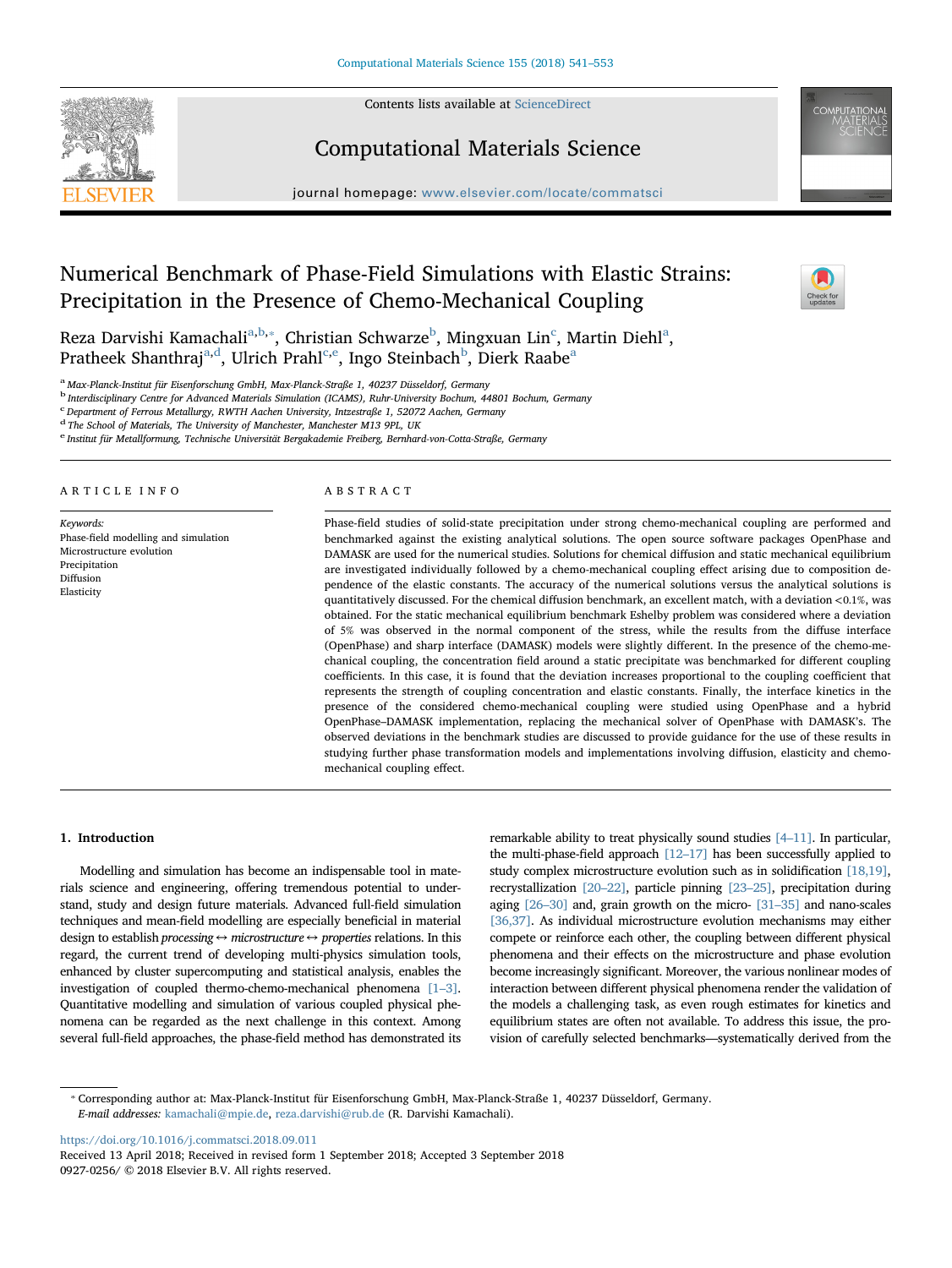isolated treatment of individual effects—is required to ensure (i) the accuracy of numerical solutions compared to the analytical solution for each individual effect and (ii) to specify uncertainties due to numerical techniques in a multi-physics (coupled) framework. In the current study, a set of such benchmark problems related to chemo-mechanical coupling problems and their reference solutions obtained by open source software packages OpenPhase [\[38,39\]](#page--1-9) and DAMASK [\[40,41\]](#page--1-10) are presented.

While most models and their implementation are (hopefully) validated and benchmarked against known solutions, these efforts are usually either not published at all or only briefly discussed as a subsection in a model presentation, that makes it difficult to readily apply benchmarks when developing or extending existing implementations. Some attempts, however, have been made to present reference benchmark solutions for materials modelling. Zhang et al. [\[42\]](#page--1-11) and Münch [\[43\]](#page--1-12), for instance, have benchmarked the meshing issues regarding phase-field modelling using finite element techniques. In a systematic effort, the Center for Hierarchical Materials Design (CHiMaD) and the National Institute of Standards and Technology (NIST) are developing a set of benchmark problems for phase field models [\[44\]](#page--1-13). The first set of these benchmarks was published in 2017 by Jokisaari et al. [\[45\],](#page--1-14) consisting of an Ostwald ripening model and a spinodal decomposition model with different geometries of simulation domain and two different adaptive time stepping techniques. The second set of benchmarks [\[46\]](#page--1-15) comprises a study of dendritic growth model and a multiphysics model for an elastically constrained precipitate, where the bifurcation of precipitate shape versus the *L*′ parameter (characteristic ratio between elastic and interfacial energies [\[47\]](#page--1-16)) is stressed. On the dendritic growth, similar benchmark studies was conducted by Karma and Rappel [\[48\]](#page--1-17) in developing quantitative phase-field schemes for solidification studies. In this work we present and apply benchmarks on solid-state precipitation, similar to the latter benchmarks of Jokisaari et al. [\[46\]](#page--1-15), but with a focus on a chemo-mechanical coupling effect that features cross-coupled numerical solutions for diffusion and mechanical problems.

Precipitation hardening plays a critical role in enhancing mechanical properties of engineering alloys [\[49\].](#page--1-18) This typically includes diffusioncontrolled nucleation and growth of a secondary-phase from a supersaturated matrix that is followed by a subsequent competitive ripening process. While formation of interfaces suppresses the growth, the chemical energy difference between the saturated matrix and the precipitates drives the precipitation reaction. In the solid-state, precipitation is often accompanied by transformation strains which results in stresses within and around precipitates. Depending on the local geometry and volume fraction of the precipitates, stresses can either suppress or reinforce precipitation kinetics. As a result of such long-range diffusion and elastic interaction effects, precipitation process becomes a complex, nonlinear problem [\[50\].](#page--1-19) Furthermore, a mutual coupling between the stress/strain and concentration fields can also influence the precipitation process that is the focus of this benchmarking study.

The chemo-mechanical coupling effects during precipitation are expected as composition gradients and strain/stress field evolve and interact at the transformation front, simultaneously. As a model system, we consider here the formation of a *δ'* precipitate (Al<sub>3</sub>Li) in the binary Al-Li system in which a significant coupling effect, arising due to the composition dependence of elastic constants, was found earlier [\[28,29\]](#page--1-20). This kind of chemo-mechanical coupling, i.e. composition dependence of elastic constants, was indeed discovered long ago [\[51\]](#page--1-21) but neglected until recently when its effect on the equilibrium concentration profile around a precipitate has been discussed [\[52\]](#page--1-22) and applied for studying precipitation in NiTi shape memory alloys [\[27\]](#page--1-23). Similar coupling effects manifest themselves in different processes such as bainitic transformation [\[53\],](#page--1-24) adsorption [\[54\]](#page--1-25) and shape memory effects [\[27,55\]](#page--1-23). Currently, chemo-mechanical coupling effects in metals and polymers are the subject of the priority research programme, SPP1713 [\[56\],](#page--1-26) initiated by the German Research Foundation (DFG). The current benchmark setups are thought as simple and ensured starting points for numerical studies in the broad community of researchers working on chemomechanics problems within and beyond the SPP1713 programme.

In this study, a systematic benchmarking approach—that is hopefully also useful for studying similar problems—is considered in which we first separate the problem of precipitation into diffusion of a second species and mechanical equilibrium, then consider the combined solution of these two problems, i.e. diffusion and mechanical equilibrium with mutual coupling [\[52\]](#page--1-22), and finally investigate precipitate formation. In the following, the theory and modelling of chemo-mechanical coupling are presented in Section [2](#page-1-0). The software packages OpenPhase and DA-MASK and a hybrid OpenPhase–DAMASK implementation are briefly introduced in Section [3.](#page--1-27) The set-up and details of the simulations are presented in Section [4.](#page--1-28) For the diffusion problem a 1D diffusion couple with a concentration contrast is studied. For elastic equilibrium we consider an inclusion with volumetric expansion and contraction (Eshelby problem). Using these two solvers, the chemo-mechanically coupled relaxation around a static precipitate is discussed. Finally, as an application to our benchmarks, phase-field study of precipitation kinetics in the presence of chemo-mechanical coupling effects (Section [4.4\)](#page--1-29) is presented. The results of the benchmarks are discussed in Section [5](#page--1-30).

#### <span id="page-1-0"></span>2. Theory and modelling

In this section, first a description of a chemo-mechanical effect, that is the focus of the study, is given. Then, this model is inserted into the phase-field formalism as presented in the following subsections. The free energy functional for a domain  $\Omega$  can be written as

$$
F\left(\phi, c, \epsilon\right) = \int_{\Omega} \left\{ f_{\text{intf}} + f_{\text{chem}} + f_{\text{elas}} + \ldots \right\} dV, \tag{1}
$$

where  $f_{\text{int}}$ ,  $f_{\text{chem}}$ , and  $f_{\text{elas}}$  are the interfacial, chemical and elastic free energy densities, respectively. These are the energetic contributions of interest in the current benchmark study, but further contributions can be considered in the same formalism. The evolution of a phase *α* is modelled in terms of the evolution of a non-conserved phase-field variable,  $\phi_{\alpha}(x, t)$ , using a generalized form of the time dependent Ginzburg-Landau equation [\[12,13\]:](#page--1-2)

$$
\dot{\phi}_{\alpha} = -\frac{L}{N_{\phi}} \sum_{\alpha=1, \alpha \neq \beta}^{N_{\phi}} \left( \frac{\delta F}{\delta \phi_{\alpha}} - \frac{\delta F}{\delta \phi_{\beta}} \right)
$$
(2)

where *L* is the interface mobility,  $N_{\phi}$  is the total number of phase-fields and δ indicates functional derivative. The phase-field variables are constrained with  $\sum_{i=1}^{N_{\phi}} \phi_{\alpha} = 1$ . In the absence of convection, the solute atoms redistribute in the system only through diffusion. In a closed system this results in the following continuity equation:

<span id="page-1-1"></span>
$$
\dot{c} = -\nabla \cdot \mathbf{J} = \nabla \cdot M \nabla \frac{\delta F}{\delta c}
$$
\n(3)

where  $c$  is solute concentration field,  $J$  is the solute flux,  $M$  the mobility of the solute atoms, and  $\frac{\delta F}{\delta c}$  is the diffusional potential. Eq. [\(3\)](#page-1-1) drives solute redistribution to reduce the spatial contrast in the total free energy, F. Here, the chemo-mechanical interaction results from a mechanical contribution to the solute flux, a scenario that extends the classical Fick's laws to consider the influence of micromechanical effects. A well-known case of such an interaction occurs when the size difference between solute and solvent atoms results in a local distortion. For a dilute solid solution this effect can be approximated by the linear rule of mixtures referred to as Vegard's law. This effect has been extensively discussed in previous studies concerning phase transformation kinetics [\[57](#page--1-31)–61].

A lesser known chemo-mechanical interaction phenomenon, that is considered in the current benchmark study, arises when the elastic stiffness of a material depends on its local composition. In the solidstate, the atomic bonds between the solute and solvent atoms, which are responsible for the material behaviour in the presence of a small deformation, are composition-dependent. Thus a variation in bonding strength, represented here by the elastic constants, is expected if the